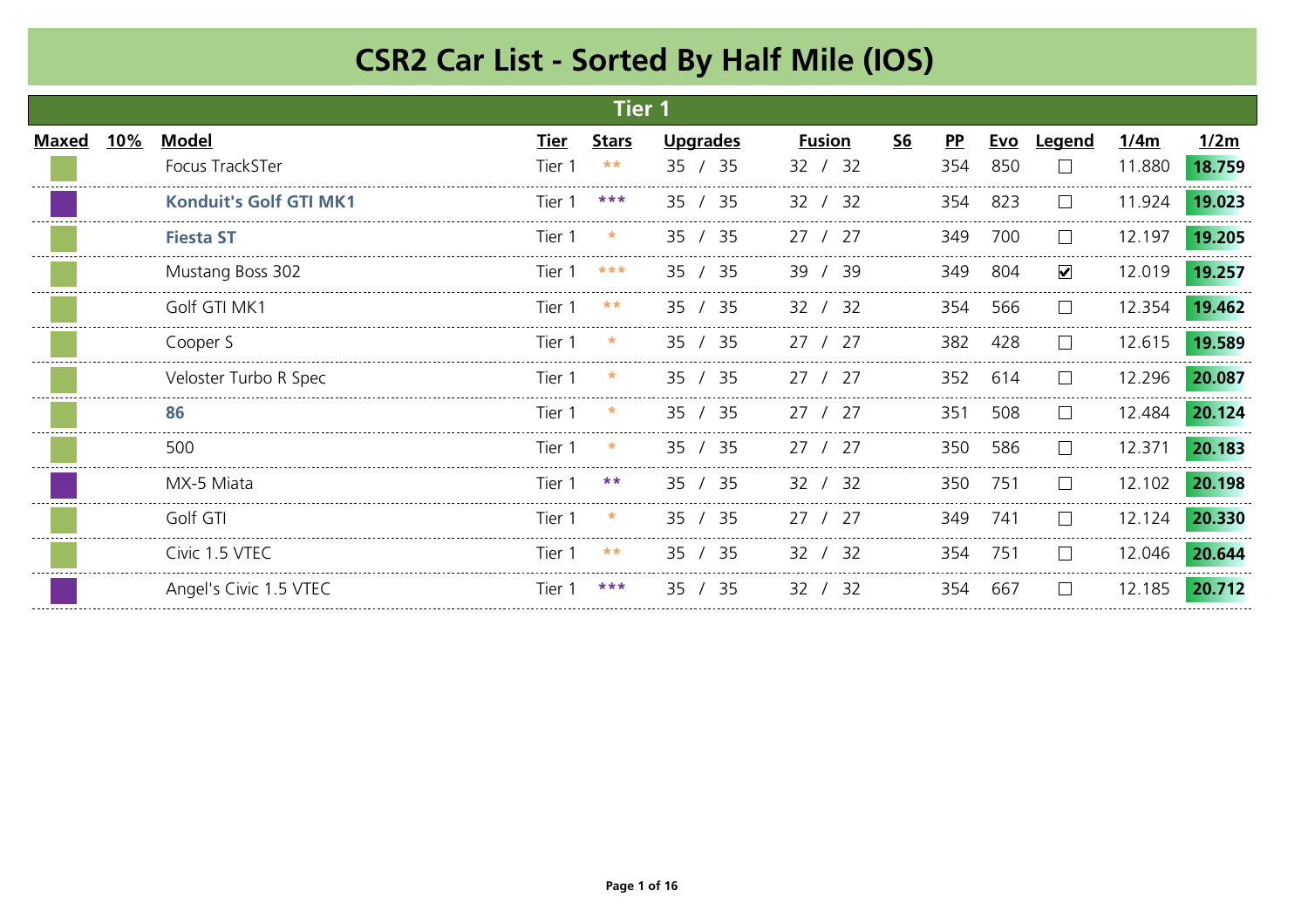|              |     |                            |                   | <b>Tier 2</b> |                 |               |           |     |          |                      |        |        |
|--------------|-----|----------------------------|-------------------|---------------|-----------------|---------------|-----------|-----|----------|----------------------|--------|--------|
| <b>Maxed</b> | 10% | <b>Model</b>               | Tier              | <b>Stars</b>  | <b>Upgrades</b> | <b>Fusion</b> | <b>S6</b> | PP  | Evo      | Legend               | 1/4m   | 1/2m   |
|              |     | A110                       | Tier 2            | $***$         | 42 / 42         | 60 / 60       |           | 483 | 1350     | $\Box$               | 8.916  | 12.867 |
|              |     | Rocket Bunny MX-5 Miata    | Tier 2            | ***           | 42 / 42         | 60 / 60       |           |     | 484 1497 | $\mathbf{L}$         | 8.613  | 13.135 |
|              |     | 300SL Coupe                | Tier 2            |               | 42 / 42         | 51 / 52       |           | 481 | 1416     | $\checkmark$         | 8.810  | 13.842 |
|              |     | DB <sub>5</sub>            | Tier <sub>2</sub> |               | 42 / 42         | 56 / 56       |           | 481 | 1234     | $\blacktriangledown$ | 9.178  | 14.313 |
|              |     | John Cooper Works GP       | Tier 2            |               | 38 / 42         | 48 / 60       |           |     | 466 1365 |                      | 9.119  | 14.509 |
|              |     | 250 GTO                    | Tier 2            |               | 41 / 42         | 51 / 56       |           | 480 | 1408     | $\checkmark$         | 8.848  | 14.638 |
|              |     | <b>718 Boxster S</b>       | Tier 2            |               | 42 / 42         | 51 / 51       |           |     | 463 1554 | $\vert \ \ \vert$    | 8.777  | 15.036 |
|              |     | Finn's Exige 360 Cup       | Tier 2            | ***           | 42 / 42         | 67 / 67       |           | 485 | 1138     |                      | 9.317  | 15.678 |
|              |     | Golf GTI Rocket Bunny      | Tier 2            |               | 42 / 42         | 60 / 60       |           |     | 482 1179 |                      | 9.281  | 15.772 |
|              |     | F-150 SVT Raptor           | Tier 2            | ***           | 42 / 42         | 54 / 60       |           | 481 | 728      | $\vert \ \ \vert$    | 10.193 | 15.775 |
|              |     | Civic Type R               | Tier 2            | $\ast$        | 42 / 42         | 60 / 60       |           | 483 | 1061     | $\Box$               | 9.499  | 15.872 |
|              |     | Ark Performance Veloster   | Tier 2            | $* *$         | 41 / 42         | 56 / 60       |           | 478 | 929      | $\vert \ \ \vert$    | 9.826  | 15.906 |
|              |     | A45 AMG                    | Tier <sub>2</sub> | $* *$         | /42<br>41       | 58 / 60       |           | 483 | 858      |                      | 9.911  | 15.948 |
|              |     | Shana's Evoque             | Tier 2            | ***           | 42 / 42         | 67 / 67       |           | 485 | 873      | $\vert \ \ \vert$    | 9.846  | 15.952 |
|              |     | <b>4C Spider</b>           | Tier 2            |               | 42 / 42         | 51<br>/51     |           | 483 | 870      | $\mathbf{I}$         | 9.877  | 16.059 |
|              |     | Summer's 4C Launch Edition | Tier 2            | ***           | 42 / 42         | 67 / 67       |           | 485 | 954      | $\mathbf{I}$         | 9.689  | 16.071 |
|              |     | Exige LF1                  | Tier 2            | $***$         | 41 / 42         | 57 / 60       |           | 480 | 1015     | $\mathbf{I}$         | 9.625  | 16.087 |
|              |     | Focus RS                   | Tier 2            | $\ast$        | 42 / 42         | 43 / 51       |           | 483 | 641      | $\Box$               | 10.338 | 16.341 |
|              |     | TT RS                      | Tier 2            |               | 42 / 42         | 51 / 51       |           | 483 | 701      | $\mathbf{I}$         | 10.219 | 16.349 |
|              |     | M235i Coupe                | Tier 2            |               | 42 / 42         | 54 / 54       |           | 484 | 812      | $\mathbf{L}$         | 9.986  | 16.470 |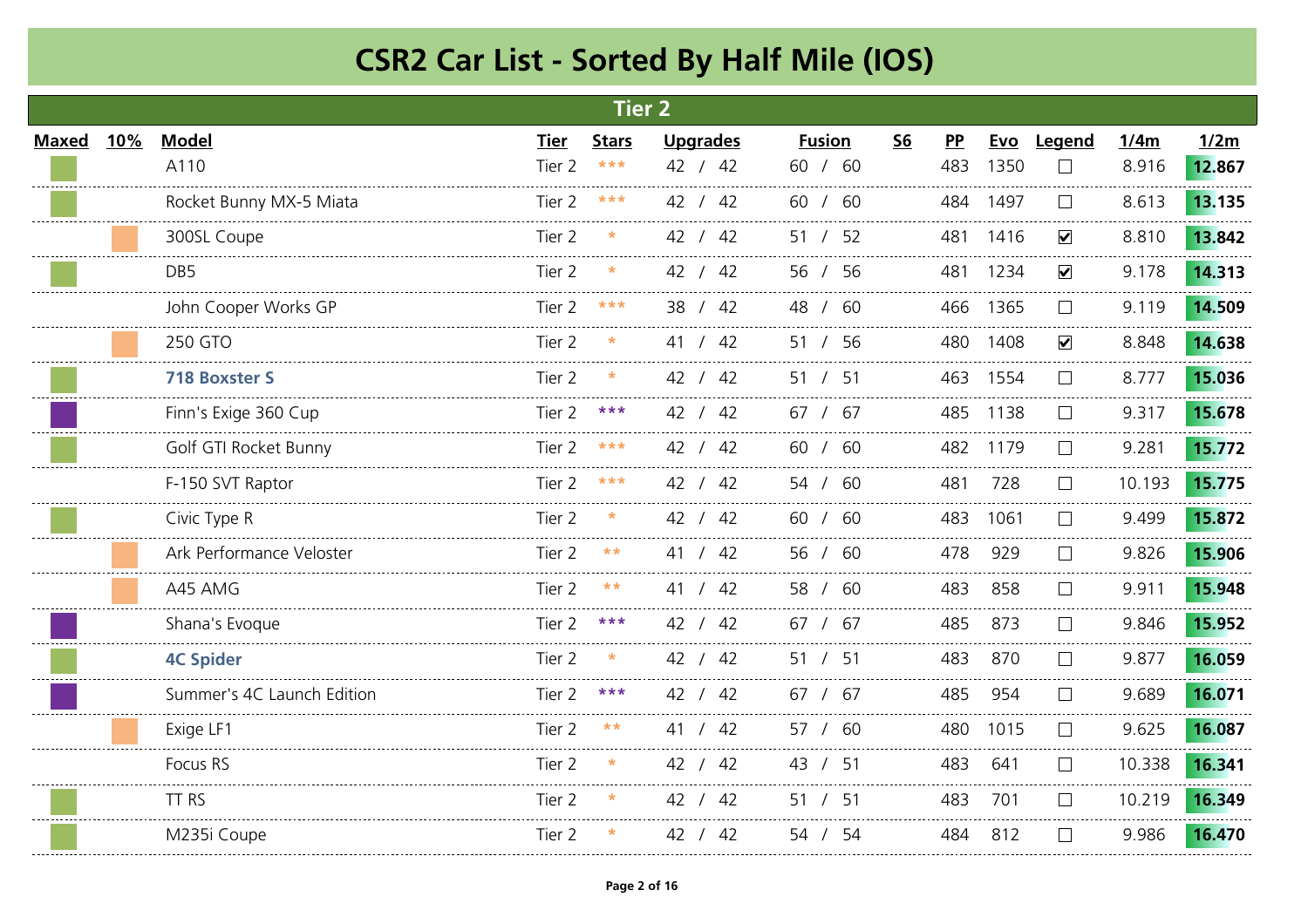|     |                          |                      | Tier 2  |           |               |                |           |      |        |        |
|-----|--------------------------|----------------------|---------|-----------|---------------|----------------|-----------|------|--------|--------|
| 10% | Model                    | Tier                 | Stars   |           | <b>Fusion</b> | S <sub>6</sub> | <b>PP</b> | EVC  | 1/4m   | 2m     |
|     | Exige 360 Cup            | Tier 2.              | $***$   | 42<br>42  | -60<br>-60    |                | 485       | 797  | 9.998  | 16.540 |
|     | <b>Scirocco R</b>        | Tier 2               | $\star$ | 42 / 42   | 51 / 51       |                | 483       | 783  | 10.051 |        |
|     |                          | Tier 2               | **      | 41 / 42   | ഹ<br>-58 -    |                | 480.      | 833  | 9.998  |        |
|     | Exige Sport 350 Roadster | lier 2               | $\star$ | 42<br>-42 | 51<br>51      |                |           | 651  | 10 313 | 16.664 |
|     | WRX STI                  | Tier $7 \cdot \cdot$ |         | /42<br>42 | 51/<br>່ 51   |                |           | 71 O | 10 229 | 17.127 |
|     | Range Rover Evoque       | Tier 2               | **      | /42<br>20 | 60            | 4              | 370.      | 107  | 12.872 | AА     |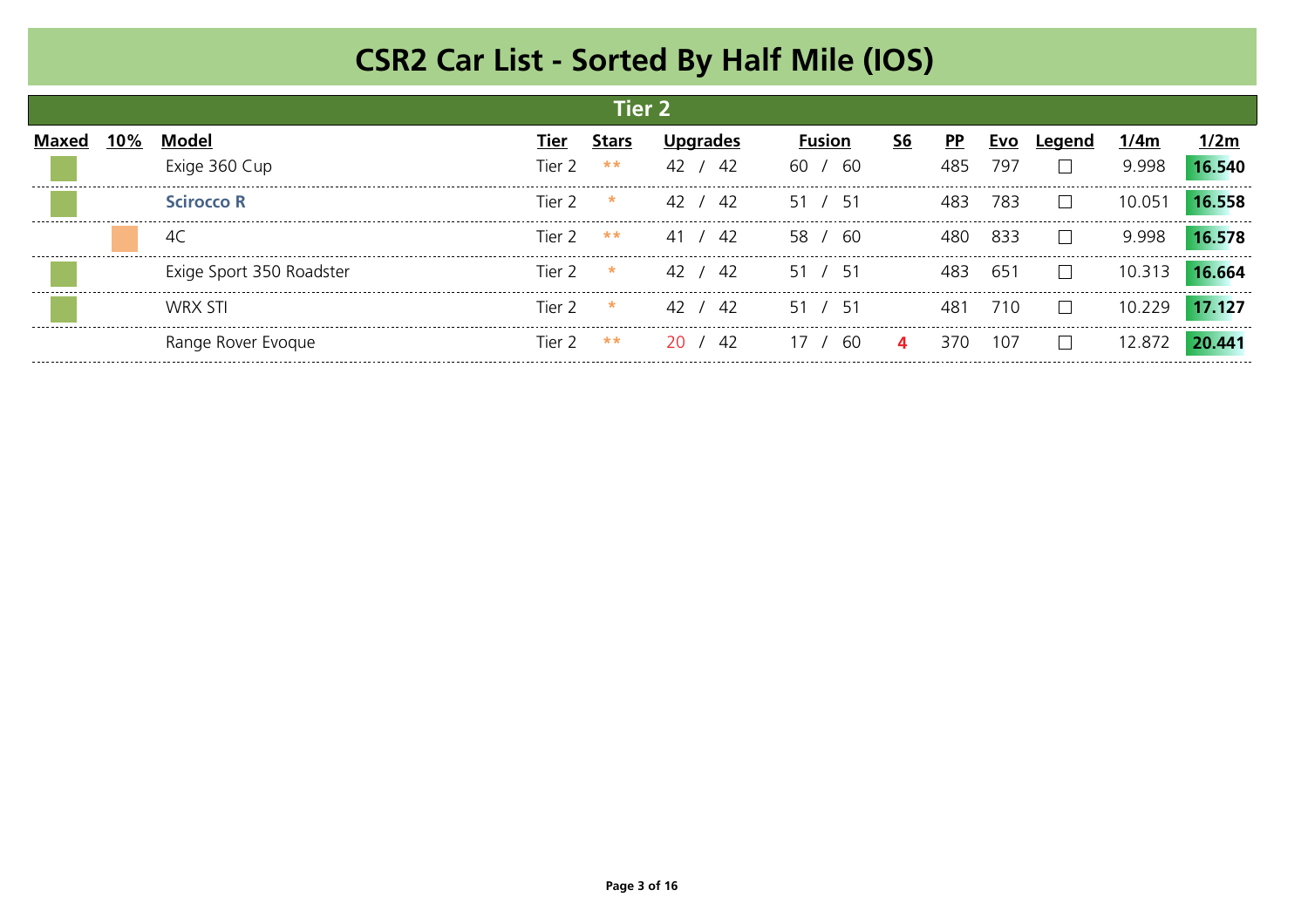|              |            |                                  |             | <b>Tier 3</b> |                 |               |           |           |     |                      |       |        |
|--------------|------------|----------------------------------|-------------|---------------|-----------------|---------------|-----------|-----------|-----|----------------------|-------|--------|
| <b>Maxed</b> | <b>10%</b> | <b>Model</b>                     | <b>Tier</b> | <b>Stars</b>  | <b>Upgrades</b> | <b>Fusion</b> | <b>S6</b> | <b>PP</b> | Evo | Legend               | 1/4m  | 1/2m   |
|              |            | Vosteiner Cayman GT4 V-CS        | Tier 3      | $* * *$       | 42 / 42         | 77 / 77       |           | 580       | 893 | $\Box$               | 8.129 | 11.950 |
|              |            | Mustang Mach 1                   |             | Tier $3$ **** | 42 / 42         | 75 / 77       |           | 585       | 983 | $\mathbf{L}$         | 7.838 | 12.046 |
|              |            | Corvette Grand Sport Convertible | Tier 3      | ****          | 40 / 42         | 76 / 84       |           | 579       | 808 | $\Box$               | 8.351 | 12.554 |
|              |            | Petah's Label Motorsports Camaro | Tier 3      | ****          | 42 / 42         | 78 / 84       |           | 584       | 702 |                      | 8.553 | 12.710 |
|              |            | Varis Civic Type R               | Tier 3      |               | 40 / 42         | 68 / 77       |           | 570       | 902 |                      | 8.228 | 12.910 |
|              |            | ACS4                             | Tier 3      | ****          | 41 / 42         | 74 / 77       |           | 582       | 943 |                      | 7.976 | 12.918 |
|              |            | <b>Camaro SS</b>                 | Tier 3      | $\star\star$  | 42 / 42         | 75 / 75       |           | 584       | 738 | $\mathbf{L}$         | 8.470 | 13.042 |
|              |            | Stinger GT                       | Tier 3      | ****          | 42 / 42         | 73 / 77       |           | 582       | 754 |                      | 8.447 | 13.079 |
|              |            | Cayman GT4 "Salzburg"            | Tier 3      | ****          | 41 / 42         | 62 / 84       |           | 574       | 671 |                      | 8.764 | 13.192 |
|              |            | 718 Boxster Spyder               | Tier 3      | ****          | 42 / 42         | 77 / 77       |           | 581       | 843 | $\mathbf{L}$         | 8.246 | 13.196 |
|              |            | M2 Competition                   | Tier 3      | ***           | 41 / 42         | 68 / 77       |           | 574       | 854 | $\perp$              | 8.307 | 13.240 |
|              |            | Corvette (C3) ZR1                | Tier 3      | **            | 40 / 42         | 59 / 68       |           | 570       | 937 | $\blacktriangledown$ | 8.149 | 13.331 |
|              |            | Rally Fighter                    | Tier 3      | ***           | 42 / 42         | 77 / 77       |           | 576       | 809 |                      | 8.395 | 13.347 |
|              |            | Amelia's LB M4 Coupe             | Tier 3      | ****          | 42 / 42         | 84 / 84       |           | 585       | 714 | $\Box$               | 8.512 | 13.385 |
|              |            | RS5 Coupe                        | Tier 3      | $***$         | 42 / 42         | 70 / 70       |           | 581       | 659 |                      | 8.703 | 13.427 |
|              |            | ACS2 Sport                       | Tier 3      | ****          | 42 / 42         | 77 / 77       |           | 583       | 803 |                      | 8.317 | 13.439 |
|              |            | LB M4 Coupe                      | Tier 3      | ***           | 42 / 42         | 77 / 77       |           | 585       | 697 |                      | 8.553 | 13.481 |
|              |            | GR Supra A90 Edition             | Tier 3      | ****          | 42 / 42         | 76 / 77       |           | 581       | 893 | $\mathbf{L}$         | 8.109 | 13.584 |
|              |            | LB RS5 Coupe                     | Tier 3      | ***           | 41 / 42         | 72 / 77       |           | 578       | 644 | $\Box$               | 8.781 | 13.588 |
|              |            | <b>C63 AMG Coupe 507</b>         | Tier 3      | ***           | 42 / 42         | 78 / 78       |           | 587       | 688 | $\Box$               | 8.548 | 13.631 |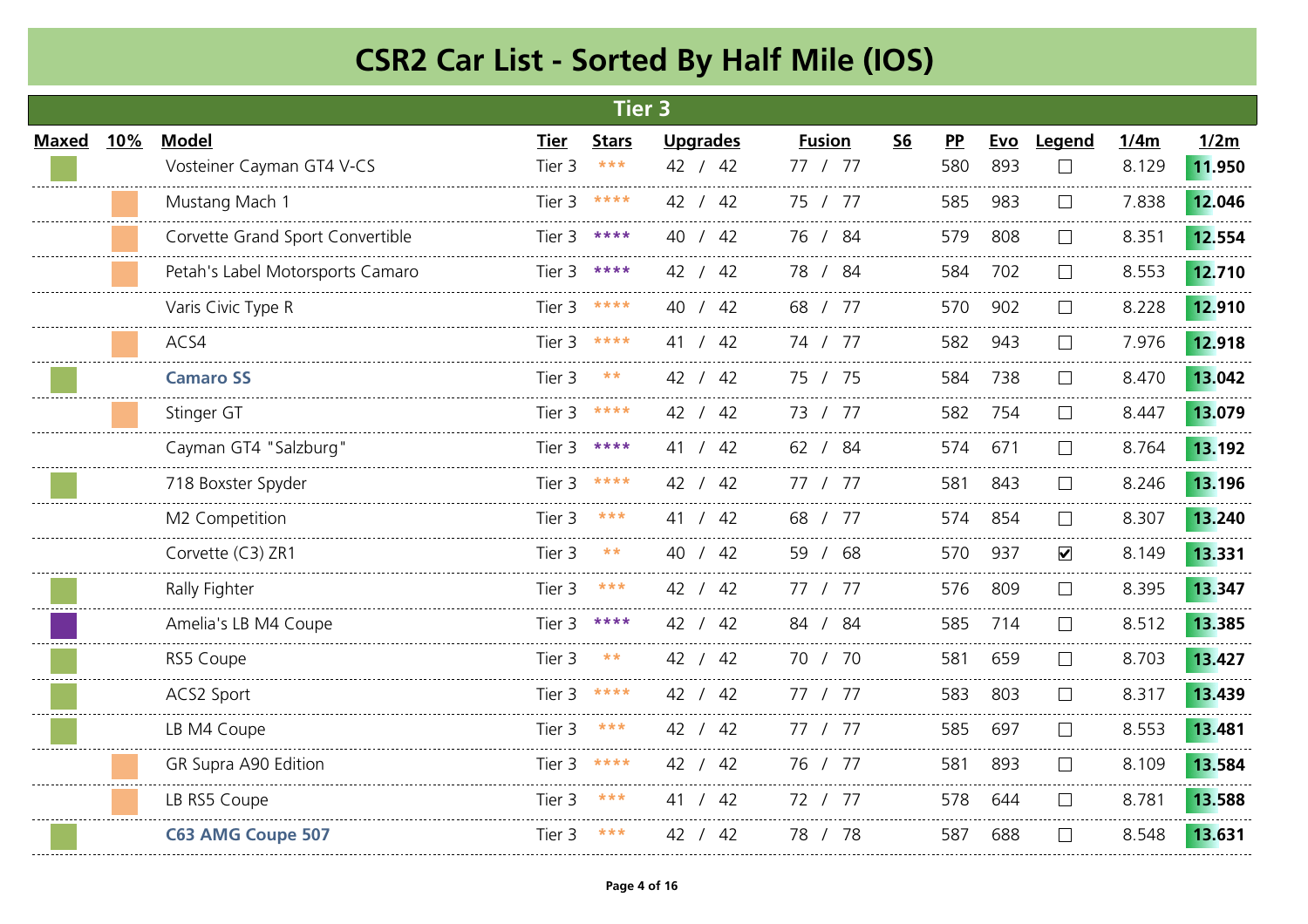|              |     |                                         |                       | Tier 3              |                            |                          |                           |           |                   |                               |               |                |
|--------------|-----|-----------------------------------------|-----------------------|---------------------|----------------------------|--------------------------|---------------------------|-----------|-------------------|-------------------------------|---------------|----------------|
| <b>Maxed</b> | 10% | <b>Model</b><br><b>BRZ Rocket Bunny</b> | <u>Tier</u><br>Tier 3 | <b>Stars</b><br>*** | <b>Upgrades</b><br>42 / 42 | <b>Fusion</b><br>77 / 77 | $\underline{\mathsf{S6}}$ | PP<br>580 | <b>Evo</b><br>686 | <b>Legend</b><br>$\mathbf{I}$ | 1/4m<br>8.640 | 1/2m<br>13.667 |
|              |     | LB M3 GTS                               | Tier 3                | ****                | 42 / 42                    | 77 / 77                  |                           | 584       | 608               |                               | 8.791         | 13.667         |
|              |     | <b>SRT Hellcat</b>                      | Tier 3                | $***$               | 42 / 42                    | 57 / 67                  |                           | 584       | 581               | $\perp$                       | 8.855         | 13.787         |
|              |     | LB SRT Hellcat                          | Tier 3                | ****                | 42 / 42                    | 69 / 77                  |                           | 585       | 544               | $\mathbf{L}$                  | 8.931         | 13.862         |
|              |     | Cayman GT4                              | Tier 3                | $* * *$             | 42 / 42                    | 37 / 77                  |                           | 580       | 528               | $\mathbf{L}$                  | 9.042         | 13.884         |
|              |     | Giulia Quadrifoglio                     | Tier 3                | ***                 | 42 / 42                    | 72 / 77                  |                           | 581       | 699               | $\perp$                       | 8.596         | 13.999         |
|              |     | Label Motorsports Camaro                | Tier 3                | ***                 | 39 / 42                    | 40 / 77                  |                           | 573       | 373               | $\perp$                       | 9.514         | 14.041         |
|              |     | Z4 M40i                                 | Tier 3                | ***                 | 40 / 42                    | 60 / 77                  |                           | 580       | 764               | $\perp$                       | 8.449         | 14.045         |
|              |     | Kiyiya's Silvia (S15)                   | Tier 3                | ****                | 41 / 42                    | 65 / 84                  |                           | 584       | 469               |                               | 9.143         | 14.047         |
|              |     | M4 Coupe                                | Tier 3                | $***$               | 42 / 42                    | 58 / 66                  |                           | 580       | 668               |                               | 8.691         | 14.085         |
|              |     | <b>Mustang GT Premium</b>               | Tier 3                | $***$               | 42 / 42                    | 55 / 67                  |                           | 581       | 612               |                               | 8.816         | 14.163         |
|              |     | California                              | Tier 3                | ****                | 42 / 42                    | 61 / 77                  |                           | 575       | 665               | $\mathbf{L}$                  | 8.634         | 14.199         |
|              |     | GTO "The Judge"                         | Tier 3                | $* *$               | 42 / 42                    | 72 / 72                  |                           | 582       | 717               | $\blacktriangledown$          | 8.547         | 14.253         |
|              |     | Corvette Stingray                       | Tier 3                | $* *$               | 42 / 42                    | 53 / 66                  |                           | 583       | 440               | $\mathbf{L}$                  | 9.222         | 14.464         |
|              |     | Cobra 427 S/C                           | Tier 3                | $\sim$              | 40 / 42                    | 54 / 66                  |                           | 573       | 680               | $\blacktriangledown$          | 8.753         | 14.541         |
|              |     | Sylvia (S15)                            | Tier 3                | $* * *$             | 40<br>/42                  | 4 / 77                   |                           | 575       | 136               | $\perp$                       | 10.084        | 15.743         |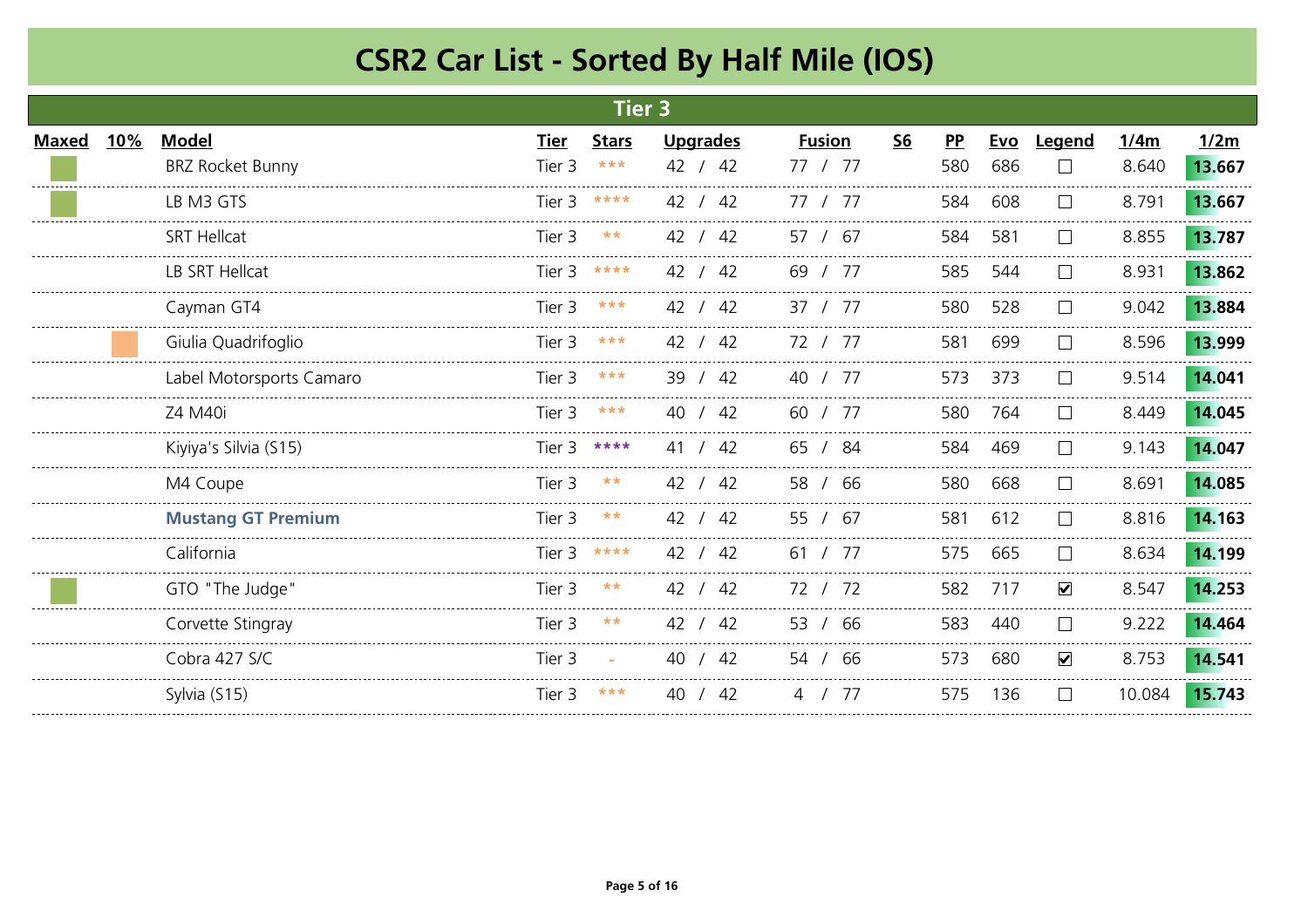|       |     |                                   |        | <b>Tier 4</b>     |                 |               |           |           |          |                      |       |        |
|-------|-----|-----------------------------------|--------|-------------------|-----------------|---------------|-----------|-----------|----------|----------------------|-------|--------|
| Maxed | 10% | <b>Model</b>                      | Tier   | <b>Stars</b>      | <b>Upgrades</b> | <b>Fusion</b> | <b>S6</b> | <b>PP</b> | Evo      | Legend               | 1/4m  | 1/2m   |
|       |     | NSX-R                             | Tier 4 | $\star\star\star$ | 41 / 42         | 76 / 78       |           | 670       | 1892     | $\checkmark$         | 7.088 | 10.008 |
|       |     | Countach LP 5000 QV               | Tier 4 | $* * *$           | 42 / 42         | 78 / 78       |           |           | 675 1652 | $\blacktriangledown$ | 7.215 | 10.353 |
|       |     | <b>DAMD Lancer Evolution VII</b>  |        | Tier 4 *****      | 41 / 42         | 91 / 98       |           | 667       | 1744     | $\mathbf{L}$         | 6.469 | 10.413 |
|       |     | GT-R Nismo (R35) N Attack Package |        | Tier 4 *****      | 42 / 42         | 91 / 91       |           |           | 674 1572 |                      | 6.840 | 10.524 |
|       |     | Project Black S                   |        | Tier 4 *****      | 42 / 42         | 87 / 91       |           |           | 673 1587 |                      | 6.500 | 10.528 |
|       |     | M5 Competition                    |        | Tier 4 *****      | 42 / 42         | 91 / 91       |           |           | 669 1557 | $\mathbf{L}$         | 6.923 | 10.556 |
|       |     | 2020 Corvette Stingray            |        | Tier 4 ****       | 42 / 42         | 83 / 91       |           |           | 674 1536 | $\mathbf{L}$         | 7.017 | 10.617 |
|       |     | Vantage                           |        | Tier 4 ****       | 42 / 42         | 92 / 92       |           |           | 674 1505 |                      | 6.570 | 10.657 |
|       |     | Vantage Roadster                  |        | Tier 4 *****      | 42 / 42         | 91 / 91       |           |           | 674 1492 | $\mathbf{L}$         | 6.582 | 10.684 |
|       |     | LB NSX                            |        | Tier 4 *****      | 42 / 42         | 91 / 91       |           |           | 675 1475 | $\mathbf{L}$         | 7.462 | 10.687 |
|       |     | Aimgain GT NSX                    |        | Tier 4 *****      | 41 / 42         | 83 / 91       |           |           | 670 1544 | $\mathbf{L}$         | 7.225 | 10.726 |
|       |     | 2014 LB R8 V10 Plus Coupe         |        | Tier 4 *****      | 42 / 42         | 91 / 91       |           |           | 674 1470 | $\mathbf{L}$         | 6.527 | 10.736 |
|       |     | XE SV Project 8                   |        | Tier 4 *****      | 42 / 42         | 81 / 91       |           |           | 675 1404 |                      | 6.836 | 10.830 |
|       |     | Rocket Bunny Fairady Z (Z33)      |        | Tier 4 *****      | 39 / 42         | 86 / 98       |           |           | 664 1492 | $\mathbf{L}$         | 7.285 | 10.987 |
|       |     | Sylvia (S15) Rocket Bunny         |        | Tier 4 *****      | 42 / 42         | 91<br>/91     |           | 673       | 1353     |                      | 6.473 | 11.001 |
|       |     | Griffith                          |        | Tier 4 *****      | 38 / 42         | 68 / 91       |           |           | 651 1717 |                      | 7.251 | 11.012 |
|       |     | <b>NSX</b>                        |        | Tier 4 ****       | 42 / 42         | 86 / 91       |           |           | 674 1293 |                      | 7.749 | 11.100 |
|       |     | RS6 Avant                         |        | Tier 4 *****      | 39 / 42         | 77 / 91       |           | 661       | 1506     | $\mathbf{L}$         | 7.769 | 11.104 |
|       |     | <b>Juke-R 2.0</b>                 |        | Tier 4 *****      | 40 / 42         | 77 / 91       |           |           | 665 1388 | $\mathbf{L}$         | 6.825 | 11.203 |
|       |     | Evora GT430                       |        | Tier 4 *****      | 39 / 42         | 79 / 91       |           |           | 660 1467 | $\mathbf{L}$         | 7.407 | 11.211 |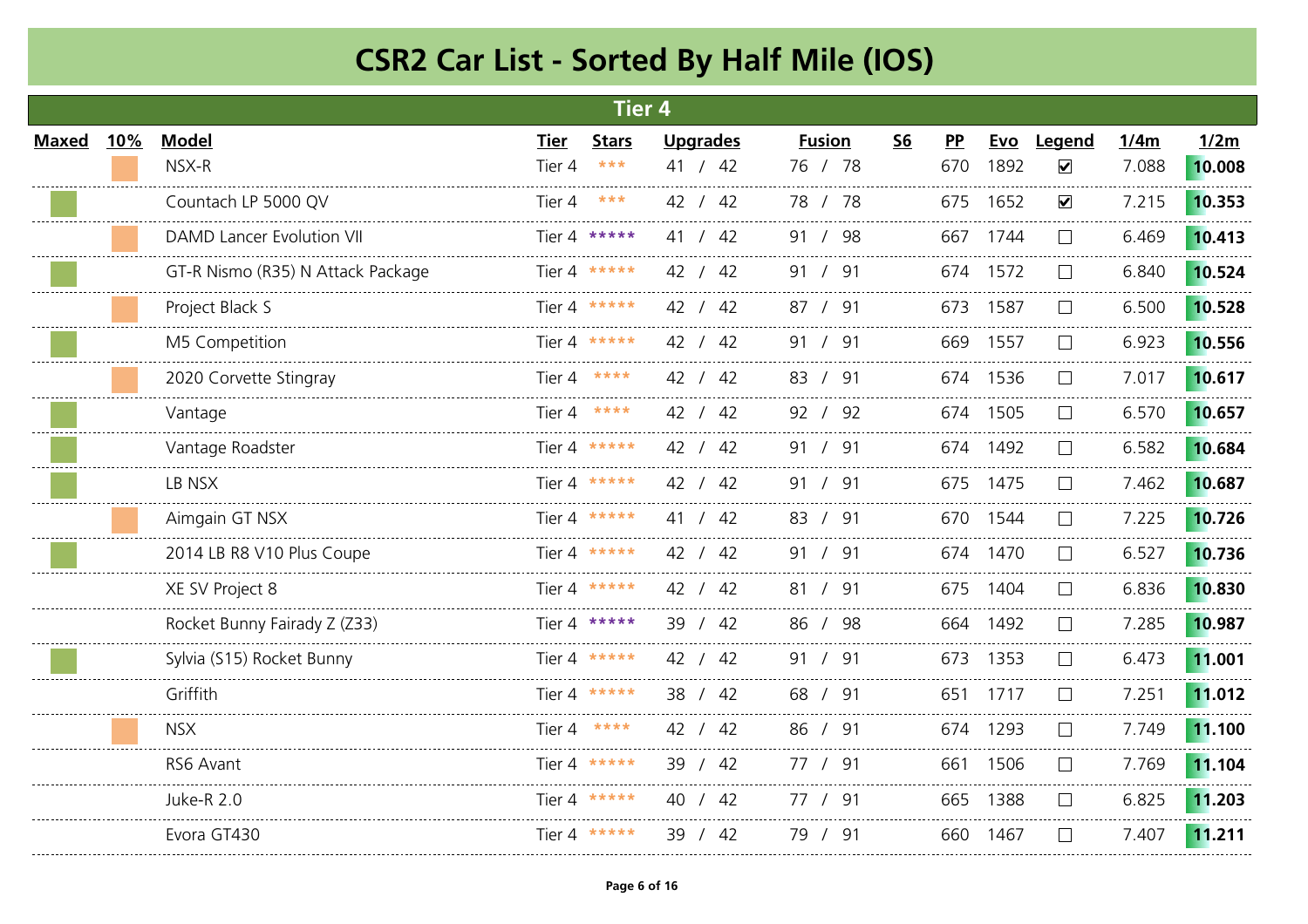|              |            |                                              |             | <b>Tier 4</b> |                 |               |           |     |          |                      |       |        |
|--------------|------------|----------------------------------------------|-------------|---------------|-----------------|---------------|-----------|-----|----------|----------------------|-------|--------|
| <b>Maxed</b> | <u>10%</u> | <b>Model</b>                                 | <b>Tier</b> | <b>Stars</b>  | <b>Upgrades</b> | <b>Fusion</b> | <b>S6</b> | PP  | Evo      | Legend               | 1/4m  | 1/2m   |
|              |            | 911 Carrera 4S Cabriolet                     | Tier 4      | *****         | 40 / 42         | 81 / 91       |           | 658 | 1468     |                      | 7.657 | 11.274 |
|              |            | Donna's F50                                  |             | Tier 4 *****  | 40 / 42         | 91 / 98       |           |     | 668 1302 |                      | 7.681 | 11.277 |
|              |            | RX-7 Rocket Bunny                            |             | Tier 4 *****  | 42 / 42         | 91 / 91       |           | 669 | 1281     | $\mathbf{L}$         | 7.397 | 11.282 |
|              |            | LB i8                                        |             | Tier 4 *****  | 42 / 42         | 91 / 91       |           | 673 | 1110     |                      | 7.087 | 11.495 |
|              |            | RX-7 Rocket Bunny                            |             | Tier 4 *****  | 40 / 42         | 88 / 98       |           |     | 659 1338 |                      | 7.335 | 11.501 |
|              |            | <b>HEMI Cuda</b>                             | Tier 4      | ***           | 42 / 42         | 78 / 78       |           |     | 672 1106 | $\blacktriangledown$ | 7.173 | 11.541 |
|              |            | CTS-V                                        |             | Tier 4 *****  | 42 / 42         | 90 / 91       |           |     | 673 1066 | $\perp$              | 7.461 | 11.566 |
|              |            | Mustang HPE 750                              |             | Tier 4 ****   | 41 / 42         | 71 / 91       |           | 671 | 1059     |                      | 7.443 | 11.670 |
|              |            | M4 GTS                                       |             | Tier 4 *****  | 42 / 42         | 91 / 91       |           | 673 | 991      |                      | 7.393 | 11.716 |
|              |            | <b>GT40 MK2</b>                              | Tier 4      |               | 42 / 42         | 73 / 73       |           | 675 | 960      | $\blacktriangledown$ | 7.786 | 11.735 |
|              |            | ACS8                                         |             | Tier 4 *****  | 42 / 42         | 80 / 98       |           | 673 | 948      | $\Box$               | 7.345 | 11.798 |
|              |            | i8                                           |             | Tier 4 *****  | 41 / 42         | 79 / 91       |           | 667 | 1023     | $\mathbf{L}$         | 7.723 | 11.873 |
|              |            | LB GranTurismo MC Stradale                   |             | Tier 4 *****  | 42 / 42         | 87 / 91       |           | 674 | 881      |                      | 7.810 | 11.927 |
|              |            | Urus                                         |             | Tier 4 ****   | 42 / 42         | 65 / 91       |           | 673 | 848      | $\perp$              | 7.483 | 12.019 |
|              |            | Grand Cherokee Trackhawk                     |             | Tier 4 ****   | 42 / 42         | 91 / 91       |           | 673 | 841      | $\mathbf{L}$         | 7.402 | 12.021 |
|              |            | Viper Snakeskin Edition GTC                  |             | Tier 4 *****  | 42 / 42         | 90 / 98       |           | 671 | 836      |                      | 7.797 | 12.096 |
|              |            | LB C63 AMG Black Edition                     |             | Tier 4 *****  | 42 / 42         | 91 / 91       |           | 673 | 751      |                      | 7.903 | 12.216 |
|              |            | Charger SRT Hellcat 50th Anniversary Edition |             | Tier 4 *****  | 37 / 42         | 69 / 98       |           | 651 | 1107     | $\mathbf{L}$         | 7.728 | 12.217 |
|              |            | ASC Camaro Z28                               |             | Tier 4 *****  | 42 / 42         | 91 / 91       |           | 675 | 686      |                      | 8.157 | 12.274 |
|              |            | <b>SLS AMG</b>                               |             | Tier 4 ****   | 42 / 42         | 91 / 91       |           | 673 | 707      |                      | 7.376 | 12.287 |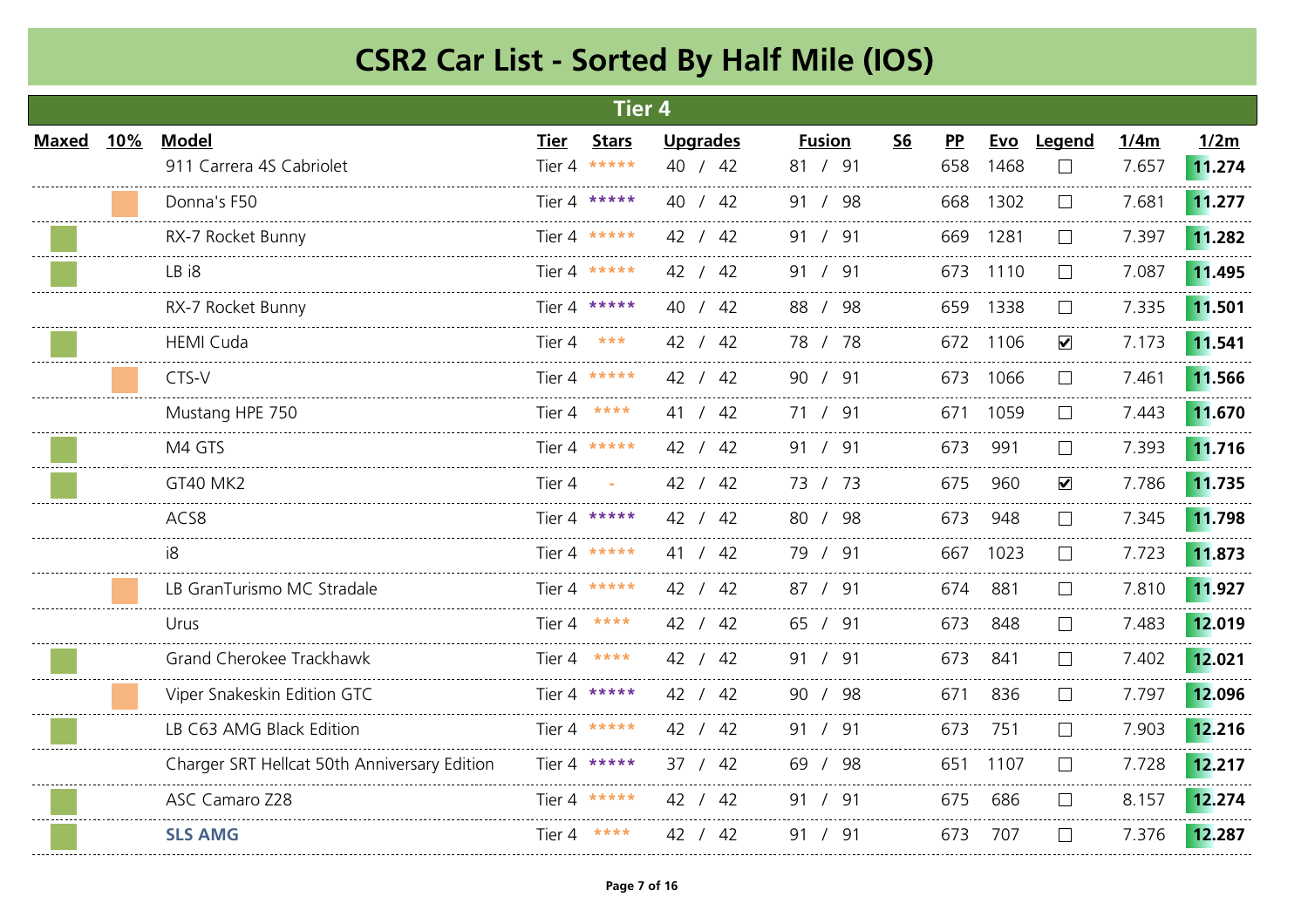|              |            |                         |             | Tier <sub>4</sub> |                 |               |           |     |            |              |        |        |
|--------------|------------|-------------------------|-------------|-------------------|-----------------|---------------|-----------|-----|------------|--------------|--------|--------|
| <b>Maxed</b> | <b>10%</b> | <b>Model</b>            | <b>Tier</b> | <b>Stars</b>      | <b>Upgrades</b> | <b>Fusion</b> | <b>S6</b> | PP  | <u>Evo</u> | Legend       | 1/4m   | 1/2m   |
|              |            | Vanquish                | Tier 4      | $* * *$           | 42 / 42         | 78 / 78       |           | 672 | 716        | $\Box$       | 7.690  | 12.295 |
|              |            | LB GT-R (R35) Premium   |             | Tier 4 ****       | 42 / 42         | 91 / 91       |           | 669 | 755        | $\mathbf{L}$ | 7.542  | 12.338 |
|              |            | Camaro Z28              |             | Tier 4 *****      | 42 / 42         | 90 / 91       |           | 674 | 668        | $\Box$       | 7.724  | 12.352 |
|              |            | Bentayga                | Tier 4      | ****              | 42 / 42         | 84 / 91       |           | 674 | 655        |              | 7.658  | 12.359 |
|              |            | <b>Viper GTS</b>        | Tier 4      |                   | 42 / 42         | 81 / 81       |           | 672 | 915        |              | 7.000  | 12.371 |
|              |            | C63 AMG Black Series    | Tier 4      | ****              | 42 / 42         | 87 / 91       |           | 674 | 637        |              | 8.034  | 12.400 |
|              |            | Ghibli S Q4             |             | Tier 4 *****      | 42 / 42         | 77 / 91       |           | 672 | 659        | $\mathbf{L}$ | 7.961  | 12.436 |
|              |            | F-Type R AWD Coupe      | Tier 4      | ***               | 42 / 42         | 68 / 78       |           | 673 | 623        |              | 7.891  | 12.461 |
|              |            | KJ's GT-R Nismo (R35)   |             | Tier 4 *****      | 41 / 42         | 92 / 98       |           | 673 | 598        |              | 7.587  | 12.512 |
|              |            | Corvette Stingray Z06   |             | Tier 4 $****$     | 42 / 42         | 62 / 91       |           | 673 | 590        | $\mathbf{L}$ | 7.712  | 12.522 |
|              |            | 2015 GT-R (R35) Premium | Tier 4      | ***               | 42 / 42         | 78 / 78       |           | 672 | 606        | $\mathbf{1}$ | 7.498  | 12.525 |
|              |            | 2014 R8 V10 Plus Coupe  | Tier 4      | ***               | 42 / 42         | 78 / 78       |           | 673 | 595        |              | 7.815  | 12.528 |
|              |            | <b>AMG GT</b>           | Tier 4      | ***               | 42 / 42         | 78 / 78       |           | 673 | 591        |              | 7.889  | 12.532 |
|              |            | Shelby GT350R           |             | Tier 4 *****      | 41 / 42         | 71 / 91       |           | 668 | 632        | $\Box$       | 7.796  | 12.612 |
|              |            | GranTurismo MC Stradale | Tier 4      | ****              | 40 / 42         | 74 / 91       |           | 658 | 782        |              | 7.897  | 12.636 |
|              |            | 2017 GT-R (R35)         |             | Tier 4 ****       | 41 / 42         | 72 / 91       |           | 665 | 634        |              | 8.749  | 12.699 |
|              |            | Ashleigh's Camaro ZL1   |             | Tier 4 *****      | 41 / 42         | 87 / 98       |           | 668 | 588        |              | 8.033  | 12.713 |
|              |            | Charger SRT Hellcat     |             | Tier 4 *****      | 35 / 42         | 61 / 98       |           | 639 | 924        | $\mathbf{L}$ | 8.121  | 12.995 |
|              |            | Varis M4 GTS            |             | Tier 4 *****      | 22 / 42         | 35 / 91       | 3         | 578 | 307        | $\Box$       | 10.089 | 16.001 |
|              |            | GT-R Nismo (R35)        |             | Tier 4 ****       | 22 / 42         | 16 / 91       | 6         | 576 | 102        | $\Box$       | 10.157 | 16.458 |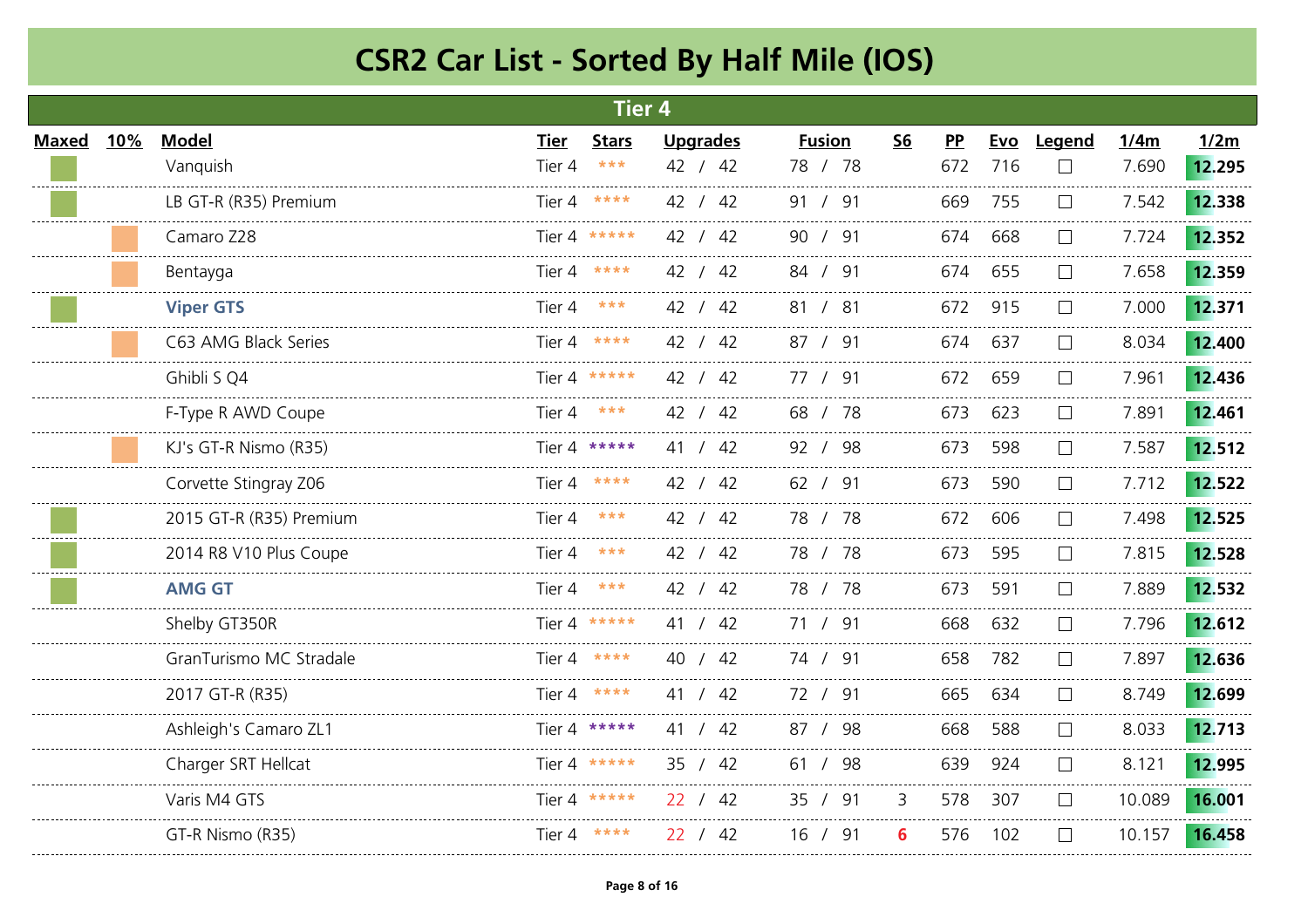|        |            |               | Tier 4       |                     |                                    |                |           |            |               |        |        |
|--------|------------|---------------|--------------|---------------------|------------------------------------|----------------|-----------|------------|---------------|--------|--------|
| $10\%$ | Model      | Tier          | <b>Stars</b> | Und<br>arades       | <b>Fusion</b>                      | S <sub>6</sub> | <b>PP</b> | <b>Evo</b> | Leaend        | 1/4m   | 1/2m   |
|        | 8C Spider  | Tier 4 *****  |              | 2 / 42              | $'$ 91<br>$\frac{4}{1}$            | $\sim$ 1       | 508       | 148        | $\mathbf{I}$  | 11.545 | 17.770 |
|        | Camaro ZL1 | Tier 4 ****   |              | 2 / 42              | $\frac{91}{3}$<br>$\overline{3}$ / |                | 514       | 11         |               | 11.244 | 17.935 |
|        | <b>DBX</b> |               |              | Tier 4 ***** 2 / 42 | ′91<br>4                           | $\overline{1}$ | 509       | 47         | $\mathcal{L}$ | 11 277 | 17.958 |
|        | $AC$ S $8$ | Tier 4 $****$ |              | 2 / 42              | $'$ 91 5<br>$\Omega$               |                | 509       | 43         |               | 11.228 |        |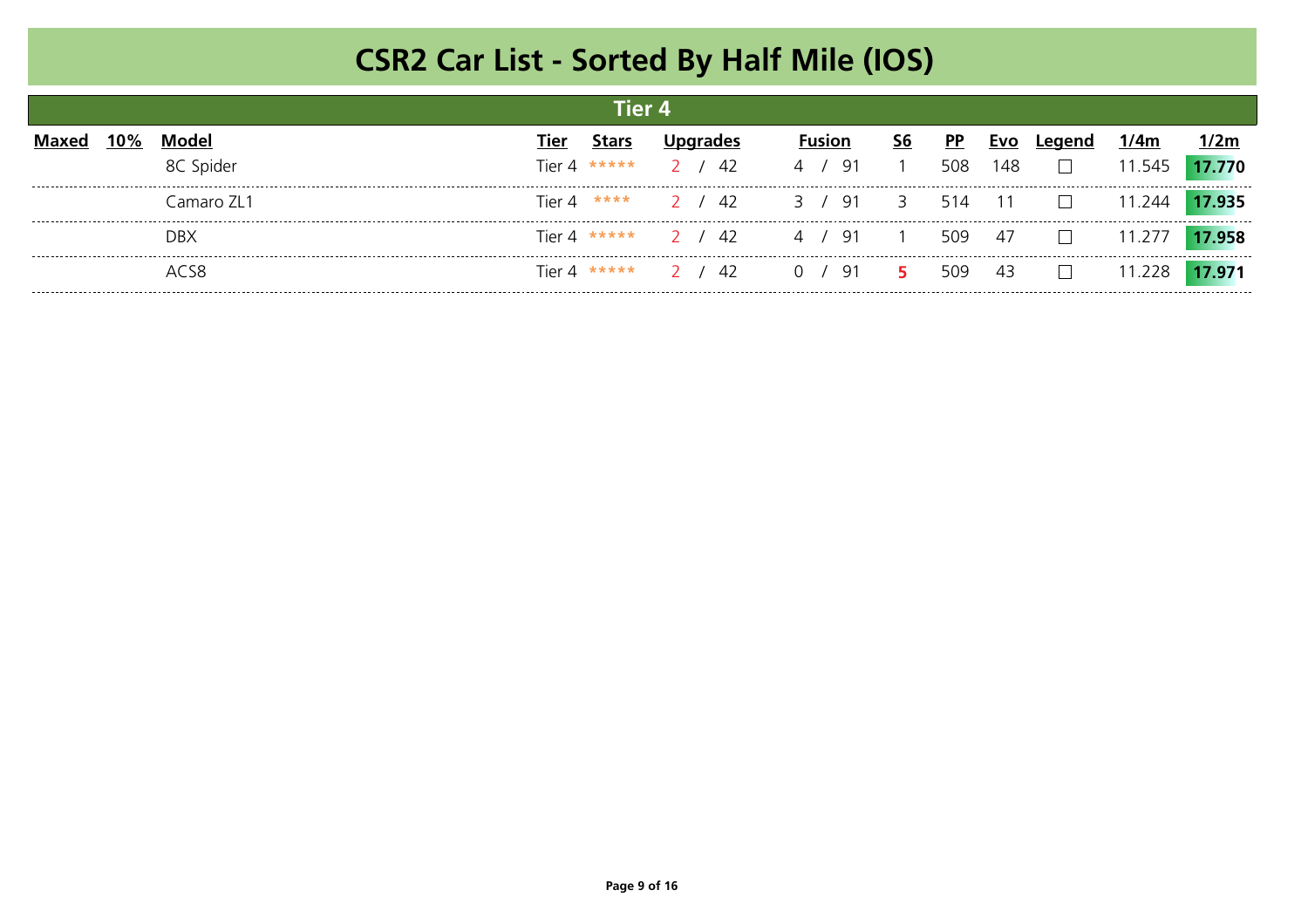|              |     |                                      |      | <b>Tier 5</b> |                 |              |               |           |           |          |                      |       |       |
|--------------|-----|--------------------------------------|------|---------------|-----------------|--------------|---------------|-----------|-----------|----------|----------------------|-------|-------|
| <b>Maxed</b> | 10% | <b>Model</b>                         | Tier | <b>Stars</b>  | <b>Upgrades</b> |              | <b>Fusion</b> | <b>S6</b> | <b>PP</b> | Evo      | Legend               | 1/4m  | 1/2m  |
|              |     | Jesko Absolut                        |      | Tier 5 *****  | 42 / 42         |              | 133 / 135     |           | 715       | 2445     | $\mathbf{I}$         | 4.823 | 6.908 |
|              |     | Jesko                                |      | Tier 5 *****  | 42 / 42         |              | 135 / 135     |           |           | 715 2398 | $\perp$              | 4.644 | 6.996 |
|              |     | F <sub>1</sub>                       |      | Tier 5 *****  | 42 / 42         |              | 143 / 143     |           |           | 714 2412 | $\blacktriangledown$ | 3.917 | 7.040 |
|              |     | Mustang Cobra Jet                    |      | Tier 5 *****  | 42 / 42         |              | 128 / 128     |           | 713       | 2399     | $\Box$               | 4.915 | 7.115 |
|              |     | Venom F5 Concept                     |      | Tier 5 *****  | 41 / 42         |              | 119 / 128     |           |           | 714 2323 |                      | 4.998 | 7.196 |
|              |     | Senna                                |      | Tier 5 *****  | 42 / 42         |              | 135 / 135     |           |           | 714 2322 |                      | 4.848 | 7.209 |
|              |     | COPO Camaro                          |      | Tier 5 *****  | 42 / 42         |              | 128 / 128     |           |           | 713 2316 | $\perp$              | 5.072 | 7.294 |
|              |     | Challenger SRT Demon HPE1200         |      | Tier 5 *****  | 42 / 42         | ------------ | 133 / 135     |           | 713       | 2257     |                      | 4.953 | 7.361 |
|              |     | Dutchboys Hotrods Camaro             |      | Tier 5 *****  | 42 / 42         |              | 135 / 135     |           |           | 715 2172 |                      | 5.159 | 7.392 |
|              |     | Garret's Rod Shop Barracuda "Hemi-S" |      | Tier 5 *****  | 42 / 42         |              | 127 / 128     |           |           | 712 2268 | $\mathsf{L}$         | 5.259 | 7.438 |
|              |     | TS1 GT                               |      | Tier 5 *****  | 42 / 42         |              | 128 / 128     |           |           | 714 2196 | $\perp$              | 5.140 | 7.456 |
|              |     | Regera "CSR Edition"                 |      | Tier 5 *****  | 42 / 42         |              | 128 / 128     |           |           | 715 2140 | $\perp$              | 5.278 | 7.463 |
|              |     | Chiron (CSR2) Red Edition            |      | Tier 5 *****  | 42 / 42         |              | 135 / 135     |           |           | 713 2208 |                      | 4.675 | 7.476 |
|              |     | Venom GT                             |      | Tier 5 ****   | 42 / 42         |              | 128 / 128     |           |           | 714 2146 | $\mathbf{L}$         | 4.872 | 7.516 |
|              |     | Veyron Super Sport                   |      | Tier 5 *****  | 42 / 42         |              | 128 / 128     |           |           | 714 2110 | $\mathsf{L}$         | 4.788 | 7.581 |
|              |     | Centodieci                           |      | Tier 5 *****  | 42 / 42         |              | 113 / 135     |           |           | 715 2100 |                      | 4.786 | 7.591 |
|              |     | Huayra BC Roadster "Launch Edition"  |      | Tier 5 *****  | 42 / 42         |              | 135 / 135     |           |           | 714 2126 |                      | 5.039 | 7.603 |
|              |     | <b>RS</b>                            |      | Tier 5 *****  | 42 / 42         |              | 113 / 135     |           |           | 713 2133 | $\perp$              | 5.352 | 7.606 |
|              |     | <b>Quintin Brothers Camaro</b>       |      | Tier 5 *****  | 42 / 42         |              | 128 / 128     |           |           | 712 2159 |                      | 4.741 | 7.642 |
|              |     | Aventador SVJ 63                     |      | Tier 5 *****  | 42 / 42         |              | 128 / 128     |           |           | 715 2042 |                      | 5.175 | 7.654 |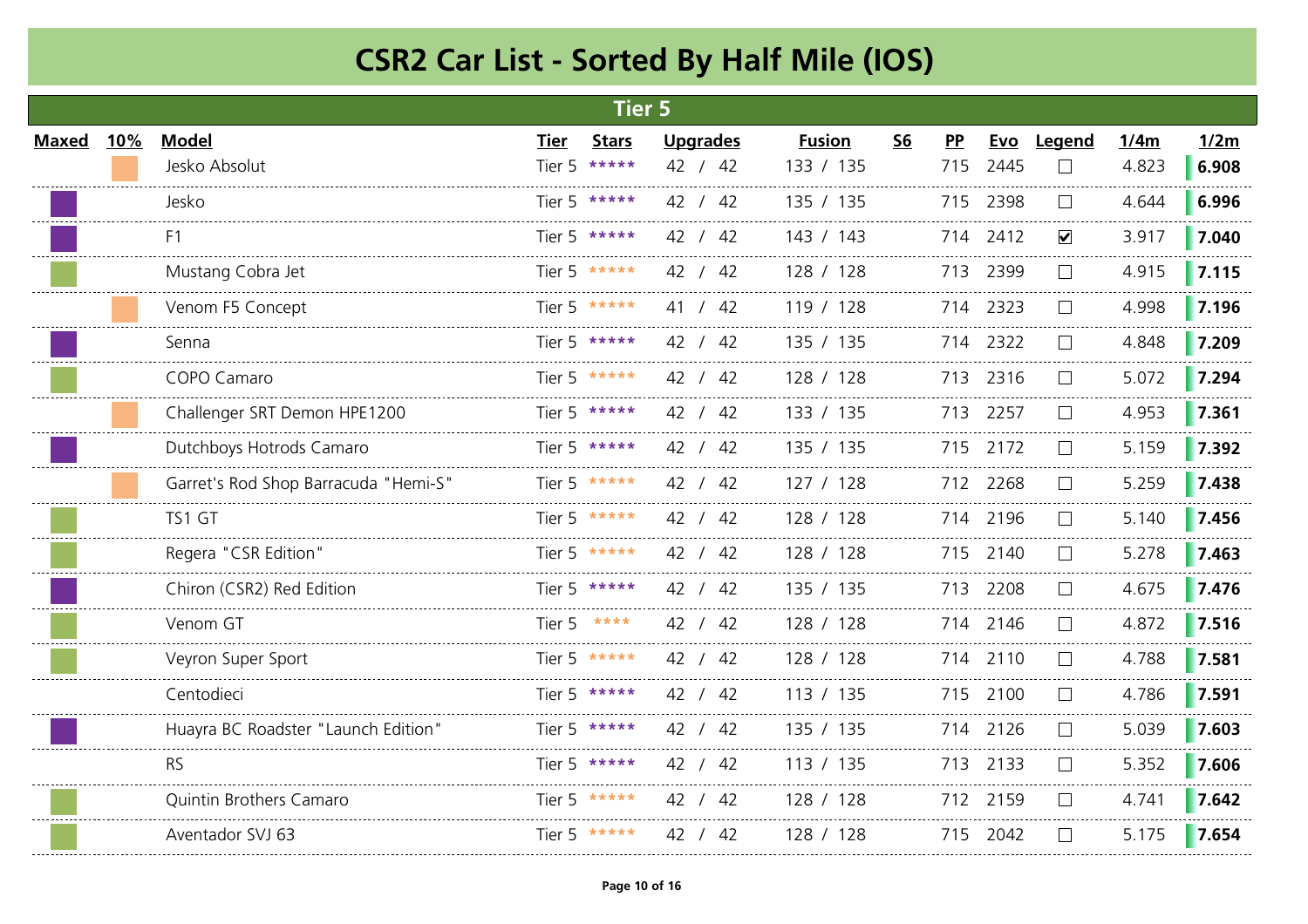|              |     |                                 |              | <b>Tier 5</b> |                 |               |           |           |          |                      |       |       |
|--------------|-----|---------------------------------|--------------|---------------|-----------------|---------------|-----------|-----------|----------|----------------------|-------|-------|
| <b>Maxed</b> | 10% | <b>Model</b>                    | Tier         | <b>Stars</b>  | <b>Upgrades</b> | <b>Fusion</b> | <b>S6</b> | <b>PP</b> | Evo      | Legend               | 1/4m  | 1/2m  |
|              |     | 488 Pista                       | Tier 5       | $* * * * *$   | 42 / 42         | 128 / 128     |           | 713       | 2103     |                      | 5.283 | 7.681 |
|              |     | LaFerrari                       |              | Tier 5 *****  | 42 / 42         | 127/128       |           |           | 714 2049 |                      | 5.072 | 7.729 |
|              |     | Vorsteiner 720S                 |              | Tier 5 *****  | 42 / 42         | 128 / 128     |           |           | 714 2046 |                      | 5.014 | 7.734 |
|              |     | 911 RWB                         |              | Tier 5 *****  | 42 / 42         | 128 / 128     |           |           | 714 2066 |                      | 5.141 | 7.735 |
|              |     | Super Snake                     |              | Tier 5 *****  | 42 / 42         | 127 / 128     |           |           | 714 2028 |                      | 5.217 | 7.804 |
|              |     | MC12 Stradale                   |              | Tier 5 *****  | 42 / 42         | 135 / 135     |           |           | 714 2022 |                      | 5.180 | 7.810 |
|              |     | XJ220                           | Tier 5 $***$ |               | 42 / 42         | 109 / 110     |           |           | 713 5053 | $\blacktriangledown$ | 5.206 | 7.827 |
|              |     | Rides by Kam Challenger "Havoc" |              | Tier 5 *****  | 38 / 42         | 122 / 135     |           |           | 708 2209 |                      | 5.569 | 7.847 |
|              |     | Chiron Sport '110 ans Bugatti'  |              | Tier 5 *****  | 42 / 42         | 129 / 135     |           |           | 715 1904 |                      | 4.753 | 7.962 |
|              |     | Challenger SRT Demon            |              | Tier 5 *****  | 42 / 42         | 128 / 128     |           |           | 714 1944 |                      | 5.211 | 7.971 |
|              |     | 911 GT2 RS "Weissach Package"   |              | Tier 5 *****  | 42 / 42         | 135 / 135     |           |           | 713 1970 | $\vert \ \ \vert$    | 5.615 | 7.974 |
|              |     | S7 Twin Turbo                   | Tier 5       | ***           | 42 / 42         | 101 / 110     |           |           | 713 1973 | $\blacktriangledown$ | 5.254 | 7.979 |
|              |     | One:1                           |              | Tier 5 *****  | 42 / 42         | 107 / 129     |           |           | 714 1906 |                      | 5.133 | 7.994 |
|              |     | Harkness' Sesto Elemento        |              | Tier 5 *****  | 40 / 42         | 128 / 135     |           |           | 714 1904 |                      | 5.568 | 8.043 |
|              |     | Veyron 'Jean Bugatti'           |              | Tier 5 *****  | 42 / 42         | 104 / 135     |           |           | 714 1875 |                      | 5.121 | 8.062 |
|              |     | <b>Huracan Coupe</b>            | Tier 5 $***$ |               | 42 / 42         | 122 / 122     |           |           | 713 1845 |                      | 4.865 | 8.184 |
|              |     | S <sub>1</sub>                  |              | Tier 5 $****$ | 42 / 42         | 117 / 128     |           |           | 713 1823 |                      | 4.779 | 8.285 |
|              |     | Model A WC" Twisted Mistress"   |              | Tier 5 *****  | 39 / 42         | 118 / 135     |           |           | 705 2065 |                      | 5.495 | 8.331 |
|              |     | Corvette C8.R                   |              | Tier 5 *****  | 40 / 42         | 101 / 135     |           |           | 710 1897 |                      | 5.797 | 8.332 |
|              |     | P1 GTR                          |              | Tier 5 *****  | 40 / 42         | 107 / 135     |           |           | 711 1841 |                      | 4.895 | 8.334 |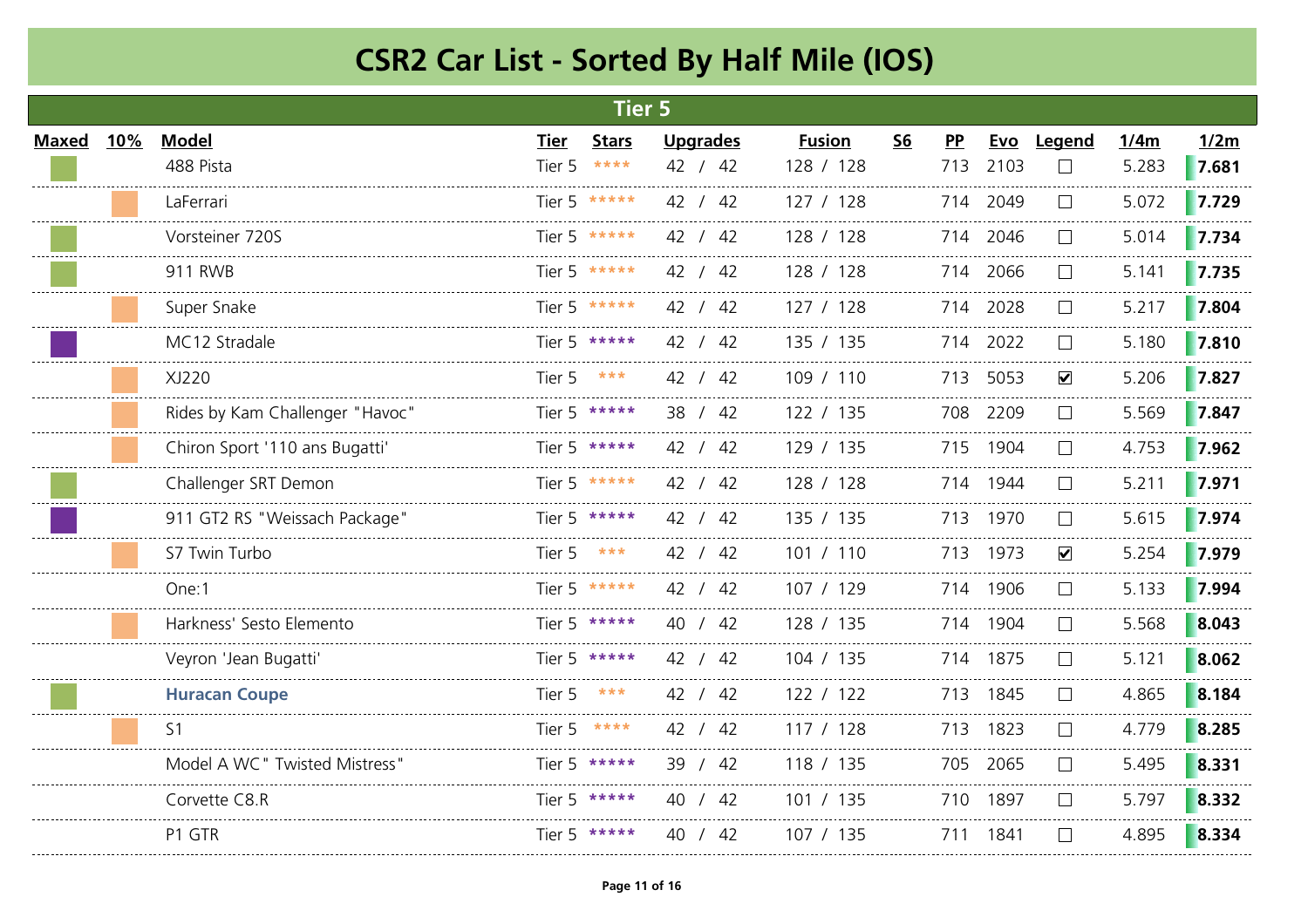|              |     |                                     |        | <b>Tier 5</b> |                 |               |           |           |          |                   |       |       |
|--------------|-----|-------------------------------------|--------|---------------|-----------------|---------------|-----------|-----------|----------|-------------------|-------|-------|
| <b>Maxed</b> | 10% | <b>Model</b>                        | Tier   | <b>Stars</b>  | <b>Upgrades</b> | <b>Fusion</b> | <b>S6</b> | <b>PP</b> |          | Evo Legend        | 1/4m  | 1/2m  |
|              |     | 2016 R8 V10 Plus Coupe              | Tier 5 | $****$        | 42 / 42         | 128 / 128     |           | 713       | 1782     |                   | 5.469 | 8.369 |
|              |     | TSR-S                               |        | Tier 5 *****  | 42 / 42         | 100 / 135     |           |           | 714 1739 |                   | 5.937 | 8.383 |
|              |     | LB Huracan Coupe                    |        | Tier 5 *****  | 42 / 42         | 128 / 128     |           |           | 714 1722 |                   | 5.201 | 8.417 |
|              |     | Shelby GT500                        | Tier 5 |               | 41 / 42         | 107 / 128     |           | 713       | 1689     |                   | 5.497 | 8.499 |
|              |     | $C-X75$                             |        | Tier 5 *****  | 40 / 42         | 113 / 128     |           |           | 710 1788 |                   | 5.609 | 8.553 |
|              |     | Exorcist                            |        | Tier 5 *****  | 41 / 42         | 117 / 128     |           |           | 709 1785 |                   | 5.666 | 8.578 |
|              |     | LB Silhouette Huracan Coupe         |        | Tier 5 *****  | 42 / 42         | 109 / 128     |           |           | 714 1633 | $\vert \ \ \vert$ | 6.059 | 8.581 |
|              |     | Ringbrothers Camaro "Valkyrja"      |        | Tier 5 *****  | 41 / 42         | 93 / 135      |           |           | 711 1713 |                   | 6.069 | 8.585 |
|              |     | C10 "Tiffany"                       |        | Tier 5 *****  | 42 / 42         | 102 / 135     |           |           | 714 1636 |                   | 5.465 | 8.595 |
|              |     | 600LT                               |        | Tier 5 *****  | 42 / 42         | 99 / 128      |           |           | 714 1608 |                   | 5.738 | 8.596 |
|              |     | Gemera                              |        | Tier 5 *****  | 41 / 42         | 89 / 128      |           |           | 712 1690 | $\vert \ \ \vert$ | 5.945 | 8.614 |
|              |     | Veyron Super Sport WRE              |        | Tier 5 *****  | 42 / 42         | 91 / 135      |           |           | 715 1562 |                   | 5.452 | 8.627 |
|              |     | Huracan Performante                 |        | Tier 5 *****  | 42 / 42         | 114 / 128     |           |           | 714 1585 |                   | 5.313 | 8.633 |
|              |     | Chiron Pur Sport                    |        | Tier 5 *****  | 41 / 42         | 92 / 128      |           |           | 713 1649 |                   | 5.466 | 8.636 |
|              |     | Portofino                           |        | Tier 5 ****   | 42 / 42         | 128 / 128     |           |           | 714 1570 |                   | 5.698 | 8.708 |
|              |     | Intenza Emozione                    |        | Tier 5 *****  | 38 / 42         | 91 / 135      |           |           | 705 1856 |                   | 6.047 | 8.717 |
|              |     | One-77                              |        | Tier 5 *****  | 40 / 42         | 121 / 128     |           |           | 708 1751 |                   | 5.780 | 8.717 |
|              |     | D8 GTO                              |        | Tier 5 *****  | 41 / 42         | 124 / 128     |           |           | 713 1599 |                   | 5.352 | 8.724 |
|              |     | F12tdf                              |        | Tier 5 *****  | 42 / 42         | 109 / 128     |           |           | 715 1524 |                   | 6.178 | 8.734 |
|              |     | Chiron Sport 'Launch Specification' |        | Tier 5 *****  | 42 / 42         | 85 / 135      |           |           | 715 1518 |                   | 5.685 | 8.734 |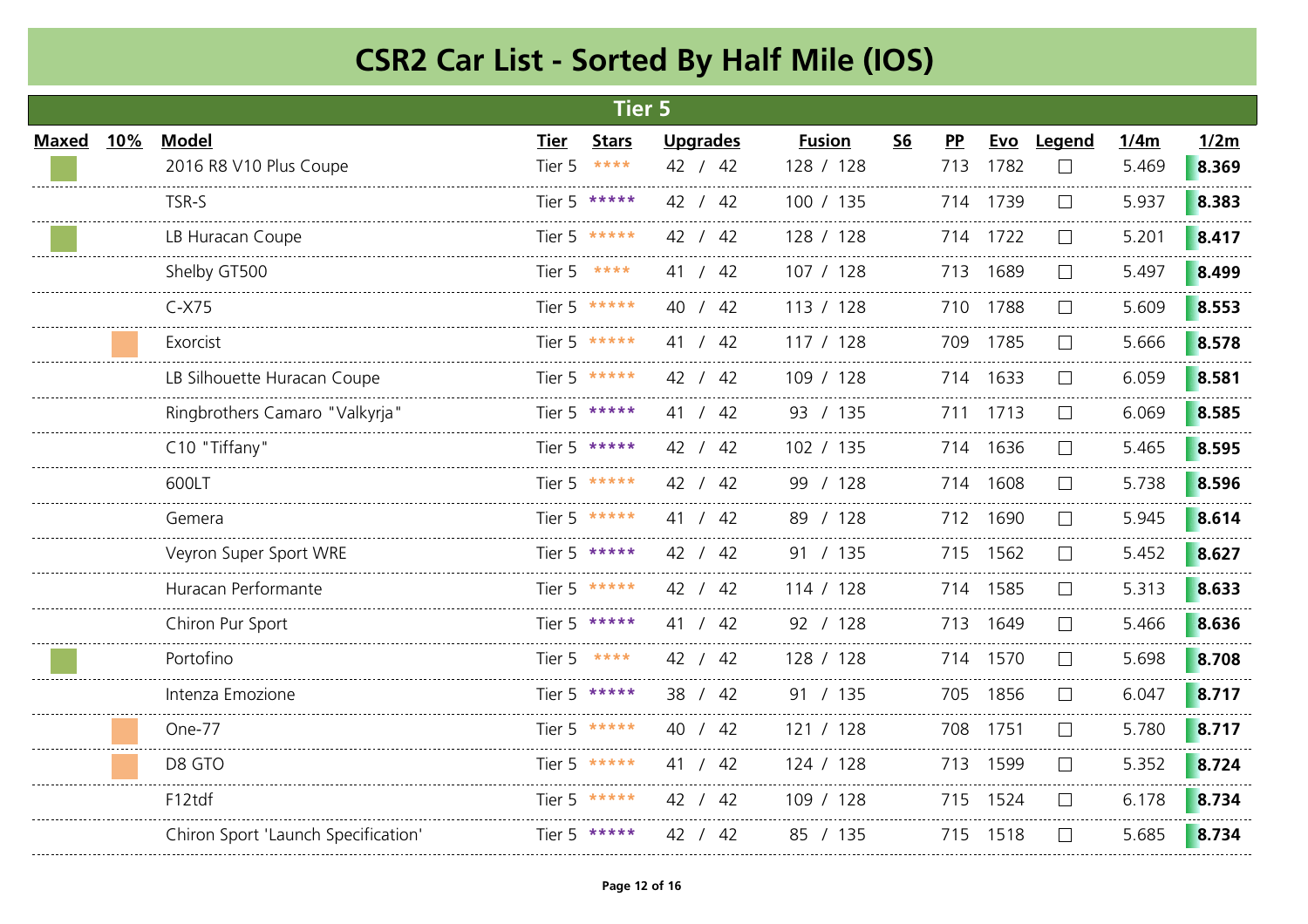|              |     |                         |             | <b>Tier 5</b> |                 |               |           |           |          |              |       |       |
|--------------|-----|-------------------------|-------------|---------------|-----------------|---------------|-----------|-----------|----------|--------------|-------|-------|
| <b>Maxed</b> | 10% | <b>Model</b>            | <b>Tier</b> | <b>Stars</b>  | <b>Upgrades</b> | <b>Fusion</b> | <u>S6</u> | <b>PP</b> |          | Evo Legend   | 1/4m  | 1/2m  |
|              |     | X-Bow R                 | Tier 5      | $* * * * *$   | 41 / 42         | 121 / 128     |           | 712       | 1603     |              | 4.868 | 8.757 |
|              |     | Huayra Roadster         |             | Tier 5 *****  | 41 / 42         | 107 / 135     |           |           | 712 1597 |              | 5.749 | 8.762 |
|              |     | F-Type SVR              |             | Tier 5 ****   | 42 / 42         | 125 / 128     |           |           | 714 1530 | $\Box$       | 5.849 | 8.767 |
|              |     | Mono                    |             | Tier 5 *****  | 40 / 42         | 109 / 128     |           | 711       | 1627     |              | 5.830 | 8.776 |
|              |     | Continental GT          |             | Tier 5 ****   | 42 / 42         | 116 / 128     |           |           | 713 1527 |              | 5.421 | 8.867 |
|              |     | Lykan Hypersport        |             | Tier 5 ****   | 42 / 42         | 128 / 128     |           |           | 714 1478 |              | 5.683 | 8.902 |
|              |     | 004C                    |             | Tier 5 *****  | 42 / 42         | 91 / 128      |           |           | 715 1437 | $\mathsf{L}$ | 6.030 | 8.923 |
|              |     | Continental GT3-R       |             | Tier 5 ****   | 41 / 42         | 120 / 128     |           |           | 713 1477 |              | 5.515 | 8.966 |
|              |     | 720S Spider             |             | Tier 5 *****  | 42 / 42         | 75 / 128      |           |           | 710 1422 |              | 5.843 | 8.970 |
|              |     | M8 Coupe                |             | Tier 5 *****  | 39 / 42         | 115 / 128     |           |           | 706 1697 |              | 5.932 | 8.979 |
|              |     | <b>F12 Berlinetta</b>   | Tier 5      | ***           | 42 / 42         | 110 / 110     |           |           | 714 1429 |              | 5.842 | 8.998 |
|              |     | Liberty Walk 650S       |             | Tier 5 *****  | 42 / 42         | 92 / 128      |           |           | 714 1397 |              | 5.614 | 9.016 |
|              |     | R8 V10 Decennium        |             | Tier 5 *****  | 41 / 42         | 123 / 135     |           |           | 709 1574 |              | 6.213 | 9.024 |
|              |     | 488 Pista Spider        |             | Tier 5 ****   | 42 / 42         | 94 / 135      |           |           | 713 1430 | $\mathsf{L}$ | 6.048 | 9.027 |
|              |     | SC <sub>18</sub>        |             | Tier 5 *****  | 41 / 42         | 78 / 135      |           |           | 715 1336 |              | 6.113 | 9.109 |
|              |     | 918 Spyder              |             | Tier 5 *****  | 42 / 41         | 91 / 128      |           |           | 715 1268 |              | 6.320 | 9.196 |
|              |     | Huayra                  |             | Tier 5 $***$  | 42 / 42         | 120 / 128     |           |           | 715 1298 |              | 5.647 | 9.204 |
|              |     | 911 R                   |             | Tier 5 ****   | 42 / 42         | 116 / 128     |           |           | 713 1333 | $\mathsf{L}$ | 5.893 | 9.240 |
|              |     | GT '66 Heritage Edition |             | Tier 5 ****   | 42 / 42         | 128 / 128     |           |           | 713 1326 |              | 6.269 | 9.254 |
|              |     | GT Black Series         |             | Tier 5 *****  | 38 / 42         | 98 / 128      |           |           | 704 1620 | $\mathsf{L}$ | 6.514 | 9.263 |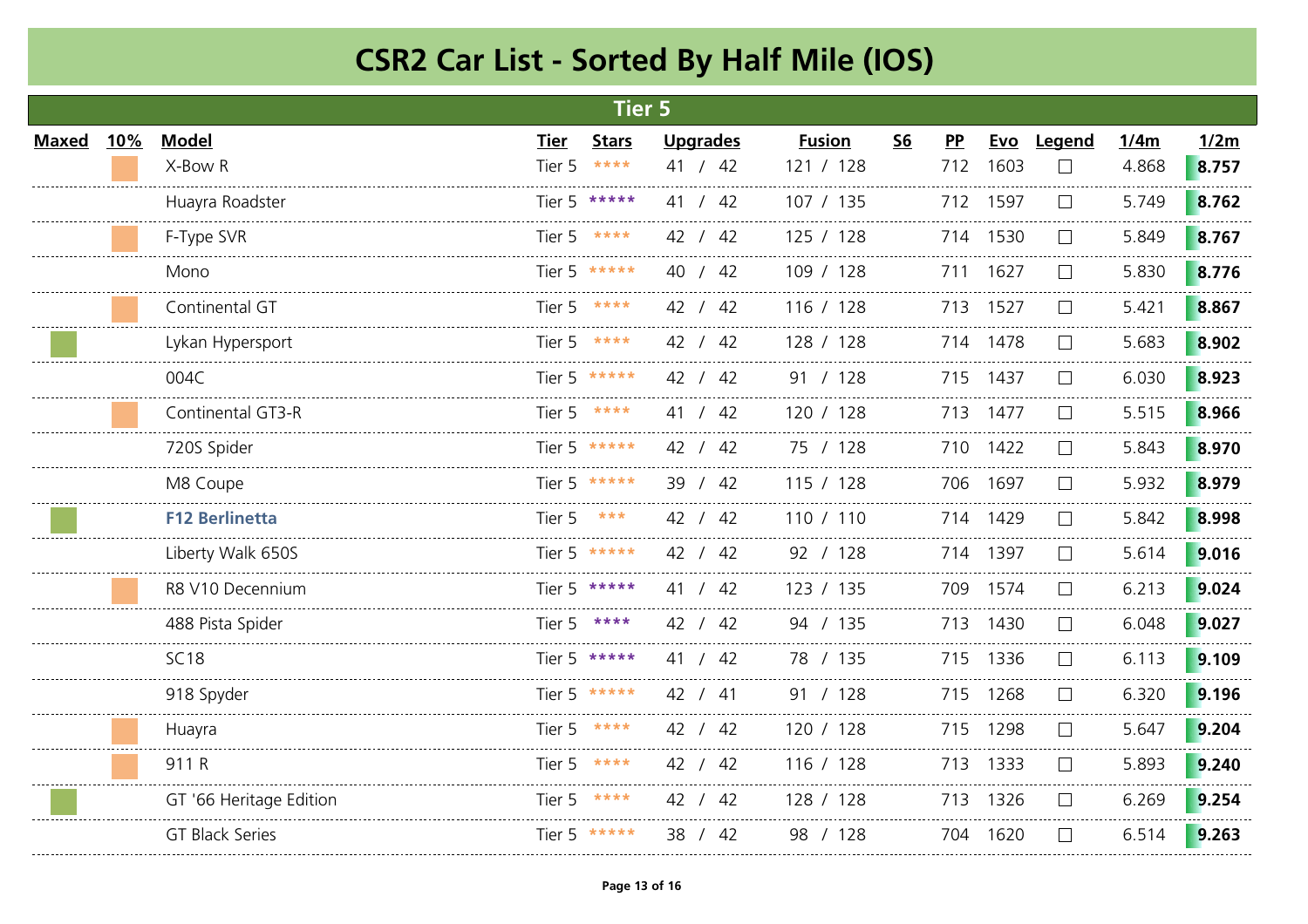|       |     |                                    |             | <b>Tier 5</b>     |                 |               |           |           |          |                      |       |        |
|-------|-----|------------------------------------|-------------|-------------------|-----------------|---------------|-----------|-----------|----------|----------------------|-------|--------|
| Maxed | 10% | <b>Model</b>                       | <b>Tier</b> | <b>Stars</b>      | <b>Upgrades</b> | <b>Fusion</b> | <b>S6</b> | <b>PP</b> | Evo      | Legend               | 1/4m  | 1/2m   |
|       |     | <b>570S</b>                        | Tier 5      | $\star\star\star$ | 42 / 42         | 110 / 110     |           | 713       | 1296     |                      | 5.630 | 9.307  |
|       |     | 003S                               |             | Tier 5 *****      | 38 / 42         | 109 / 135     |           |           | 705 1564 | $\vert \ \ \vert$    | 6.463 | 9.320  |
|       |     | HS Customs "Under Pressure"        |             | Tier 5 *****      | 40 / 42         | 83 / 128      |           |           | 709 1425 | $\Box$               | 6.247 | 9.329  |
|       |     | AMG GT R                           |             | Tier 5 ****       | 41 / 42         | 111 / 128     |           |           | 712 1307 |                      | 6.010 | 9.340  |
|       |     | Camaro ZL1 1LE                     |             | Tier 5 ****       | 42 / 42         | 93 / 128      |           |           | 713 1289 |                      | 5.948 | 9.358  |
|       |     | Durty 30                           |             | Tier 5 *****      | 42 / 42         | 85 / 128      |           |           | 714 1214 |                      | 5.778 | 9.371  |
|       |     | Murcielago LP670-4 Superveloce     |             | Tier 5 ****       | 42 / 42         | 97 / 128      |           |           | 713 1214 | $\vert \ \ \vert$    | 6.487 | 9.493  |
|       |     | 911 GT3 RS "Weissach Package"      |             | Tier 5 ****       | 40 / 42         | 91 / 128      |           | 711       | 1233     |                      | 5.991 | 9.597  |
|       |     | ROUSH Stage 3 Mustang              |             | Tier 5 ****       | 38 / 42         | 94 / 128      |           |           | 706 1383 |                      | 6.388 | 9.612  |
|       |     | Continental GT Speed               | Tier 5      | ***               | 42 / 42         | 109 / 110     |           |           | 712 1134 |                      | 5.901 | 9.669  |
|       |     | <b>DB11</b>                        | Tier 5      | ****              | 39 / 42         | 77 / 128      |           |           | 704 1411 | $\vert \ \ \vert$    | 6.110 | 9.699  |
|       |     | Dana'a GT3 RS                      |             | Tier 5 *****      | 42 / 42         | 102 / 135     |           | 716       | 996      |                      | 6.162 | 9.730  |
|       |     | GT 'Heritage Edition'              |             | Tier 5 *****      | 41 / 42         | 102 / 135     |           |           | 714 1044 |                      | 5.655 | 9.767  |
|       |     | Regera "CSR Edition" Ghost Package |             | Tier 5 *****      | 42 / 42         | 45 / 135      |           | 715       | 926      | $\vert \ \ \vert$    | 6.756 | 9.885  |
|       |     | 488 Spider                         | Tier 5      | ***               | 42 / 42         | 98 / 110      |           | 713       | 972      | $\Box$               | 6.104 | 9.943  |
|       |     | 675LT Spyder                       | Tier 5      | ****              | 40 / 42         | 108 / 128     |           |           | 710 1070 |                      | 6.191 | 9.943  |
|       |     | EB110                              | Tier 5      |                   | 42 / 42         | 88 / 100      |           | 713       | 958      | $\blacktriangledown$ | 6.165 | 10.010 |
|       |     | <b>BT62</b>                        |             | Tier 5 *****      | 37 / 42         | 74 / 135      |           |           | 704 1195 | $\Box$               | 6.624 | 10.107 |
|       |     | Carrera GT                         | Tier 5      |                   | 40 / 42         | 74 / 96       |           |           | 707 1066 | $\blacktriangledown$ | 6.885 | 10.153 |
|       |     | 650S                               | Tier 5      | ***               | 42 / 42         | 72 / 110      |           | 713       | 863      |                      | 6.149 | 10.157 |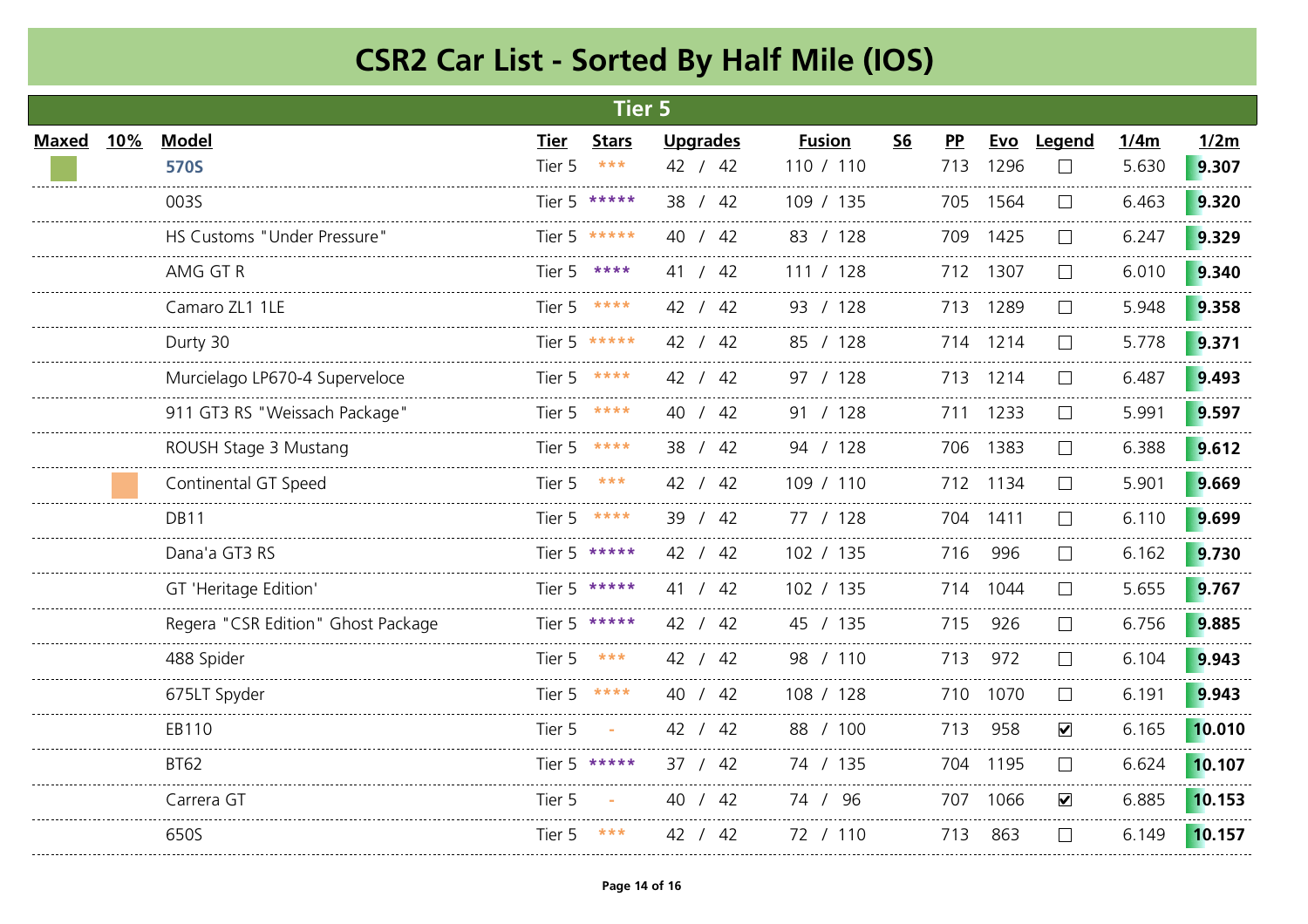| <b>Tier 5</b> |            |                                        |             |               |                      |               |           |           |      |              |        |        |
|---------------|------------|----------------------------------------|-------------|---------------|----------------------|---------------|-----------|-----------|------|--------------|--------|--------|
| Maxed         | <b>10%</b> | <b>Model</b>                           | <b>Tier</b> | <b>Stars</b>  | <b>Upgrades</b>      | <b>Fusion</b> | <b>S6</b> | <b>PP</b> | Evo  | Legend       | 1/4m   | 1/2m   |
|               |            | Larry's Spano                          | Tier 5      | $* * * * * *$ | 41 / 42              | 125 / 135     |           | 712       | 896  |              | 6.694  | 10.184 |
|               |            | Viper ACR Extreme Aero                 | Tier 5      | ****          | 41 / 42              | 86 / 128      |           | 711       | 916  | $\mathbf{1}$ | 6.595  | 10.187 |
|               |            | Aventador Coupe                        | Tier 5      | ***           | 42 / 42              | 65 / 110      |           | 713       | 841  | $\mathbf{L}$ | 6.447  | 10.218 |
|               |            | 599 GTO                                | Tier 5      | ****          | 42 / 42              | 111 / 128     |           | 713       | 838  |              | 6.754  | 10.238 |
|               |            | Corvette ZR1                           |             | Tier 5 *****  | 38 / 42              | 92 / 135      |           | 701       | 1225 |              | 6.911  | 10.274 |
|               |            | Tuatara                                |             | Tier 5 *****  | 39 / 42              | 79 / 135      |           | 700       | 1161 | $\perp$      | 7.047  | 10.494 |
|               |            | 05RR                                   |             | Tier 5 *****  | 37 / 42              | 58 / 128      |           | 706       | 712  | $\Box$       | 6.988  | 10.943 |
|               |            | LB Aventador Coupe                     |             | Tier 5 *****  | 28 / 42              | 33 / 135      | 7         | 675       | 741  |              | 8.285  | 12.147 |
|               |            | C8 Preliator                           |             | Tier 5 *****  | 22 / 42              | 48 / 128      | 4         | 652       | 818  |              | 8.179  | 12.784 |
|               |            | 004CS                                  |             | Tier 5 *****  | 21 / 42              | 25 / 135      | 3         | 649       | 671  | $\mathbf{L}$ | 8.511  | 13.163 |
|               |            | Chiron Sport                           |             | Tier 5 *****  | 17 / 42              | 3 / 135       | 7         | 649       | 221  | $\Box$       | 8.902  | 14.075 |
|               |            | 458 Speciale                           |             | Tier 5 ****   | 15 / 42              | 2 / 128       | 7         | 641       | 244  | $\mathbf{L}$ | 8.898  | 14.290 |
|               |            | LB Huracan Coupe                       |             | Tier 5 *****  | /42<br>$\mathcal{P}$ | 4 / 135       | 6         | 611       | 108  |              | 9.634  | 15.177 |
|               |            | COPO Camaro "50th Anniversary Edition" |             | Tier 5 *****  | 3 / 42               | 4 / 135       | 4         | 609       | 270  | $\mathbf{L}$ | 9.511  | 15.321 |
|               |            | Vanquish Zagato Coupe                  |             | Tier 5 *****  | 5 / 42               | 9 / 128       | 6         | 613       | 152  | $\mathbf{L}$ | 9.772  | 15.419 |
|               |            | Model A WC" Twisted Mistress" (USA)    |             | Tier 5 *****  | /42<br>2             | 2 / 135       | $\Omega$  | 610       | 149  |              | 9.985  | 15.532 |
|               |            | GT                                     |             | Tier 5 *****  | /42                  | 3 / 128       | 5.        | 610       | 117  |              | 9.911  | 15.602 |
|               |            | DBS Superleggera                       |             | Tier 5 ****   | 2 / 42               | 3 / 128       | 5         | 610       | 102  | $\mathbf{L}$ | 9.964  | 15.618 |
|               |            | Zerouno                                |             | Tier 5 *****  | 2 / 42               | 0 / 128       | 0         | 611       | 59   |              | 10.047 | 15.675 |
|               |            | 911 GT3 RS                             |             | Tier 5 ****   | 42                   | 3 / 128       | 4         | 610       | 60   | $\mathbf{L}$ | 9.831  | 15.700 |